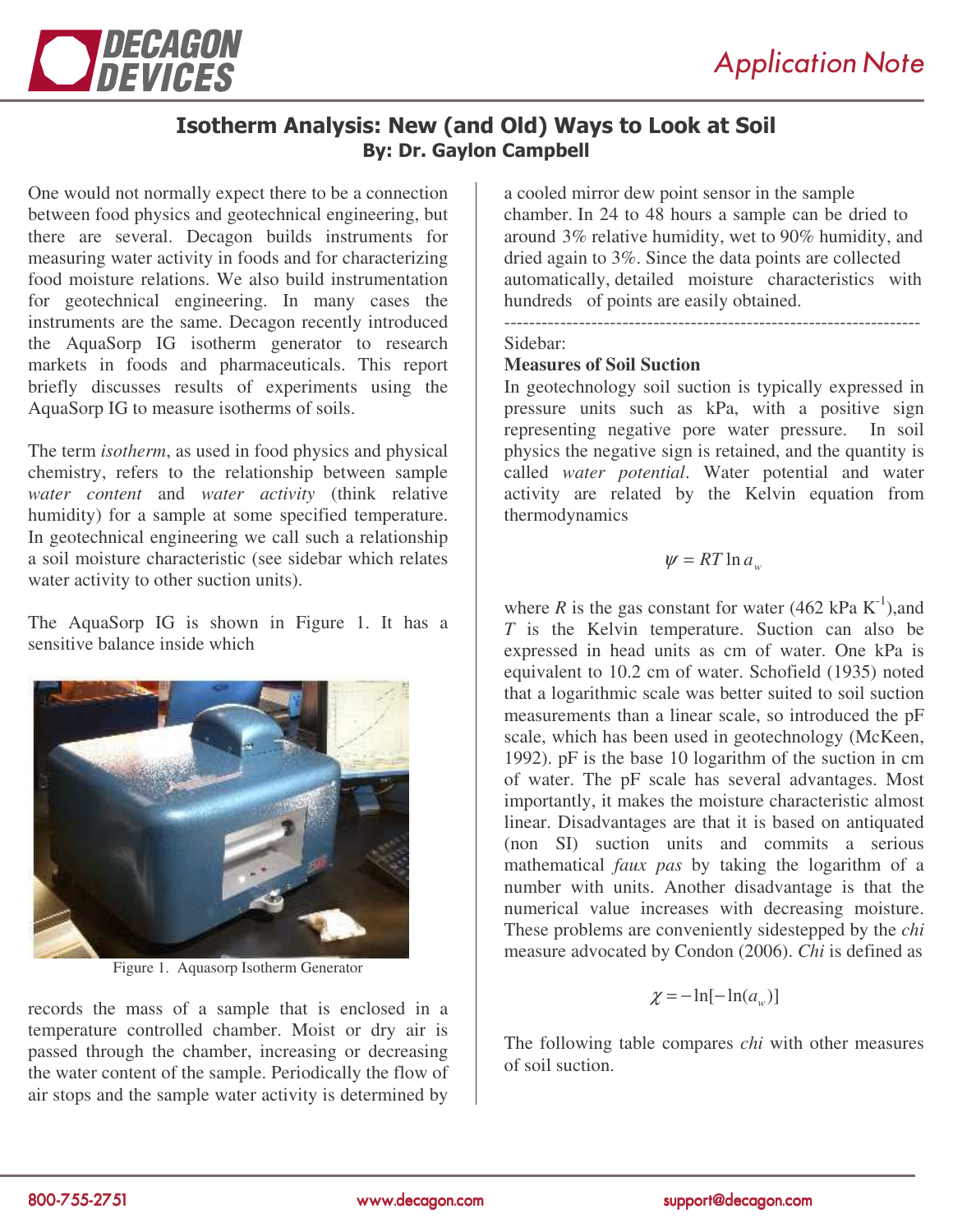

# **Application Note**

|                | kPa     | cm of<br>H <sub>2</sub> O | $a_{w}$  | pF   | Pore<br>Diam. um | Freezing<br>- C<br>pt | chi<br>χ |
|----------------|---------|---------------------------|----------|------|------------------|-----------------------|----------|
|                |         | 10                        | 0.999993 | 1.01 | 290.080          | $-0.001$              | 11.82    |
|                | 10      | 102                       | 0.999926 | 2.01 | 29.008           | $-0.008$              | 9.51     |
| field capacity | 33      | 337                       | 0.999756 | 2.53 | 8.790            | $-0.025$              | 8.32     |
|                | 100     | 1020                      | 0.999262 | 3.01 | 2.901            | $-0.076$              | 7.21     |
|                | 1000    | 10204                     | 0.992640 | 4.01 | 0.290            | $-0.764$              | 4.91     |
| permanent wilt | 1500    | 15306                     | 0.988980 | 4.18 | 0.193            | $-1.145$              | 4.50     |
|                | 10000   | 102041                    | 0.928789 | 5.01 | 0.029            | $-7.635$              | 2.61     |
| air dry        | 100000  | 1020408                   | 0.477716 | 6.01 |                  | $-76.35$              | 0.30     |
| oven dry       | 1000000 | 10204080                  | 0.000619 | 7.01 |                  |                       | $-2.00$  |
|                |         |                           |          |      |                  |                       |          |

#### **The Experiment**

We ran samples of 5 soils along with a sample of Bentonite clay in the Aquasorp. Clay content of the various samples is shown in Table 2. Figure 2 shows the isotherms for the six samples. Clearly, increasing amounts of clay in samples increases the amount of water adsorbed at any given water activity. Low clay isotherms show little structure but the Bentonite sample



Figure 2. Isotherms for 6 soil materials showing adsorption (lower) and desorption (upper) arms of the hysteresis loop for each material.

shows distinct regions where the energetics of the claywater interaction change. The adsorption and desorption processes are reversible. Subsequent trips around the sorption-desorption loops (not shown) give data points that fall on top of those shown in Fig. 2.

Sorption follows a different path than desorption. This phenomenon is called hysteresis. It results from the fact that, at a given water content, more energy is required to remove water from a drying soil than a wetting soil. The hysteresis loop is obvious for the Bentonite. At the scale of the figure the L-Soil hysteresis is too small to be seen, but when it is blown up, the Aquasorp is sufficiently sensitive to show hysteresis even in this sandy soil as shown in Figure 2a.



Fig. 2a. L-Soil isotherm with expanded water content scale.

#### **Applications: Surface Area**

The isotherms are interesting, but what can you do with them? Likos and Lu (2002, 2003) built an apparatus to generate isotherms similar to those shown here. They used the apparatus to determine the specific surface of materials and to assess swelling potential of soils. The

www.decagon.com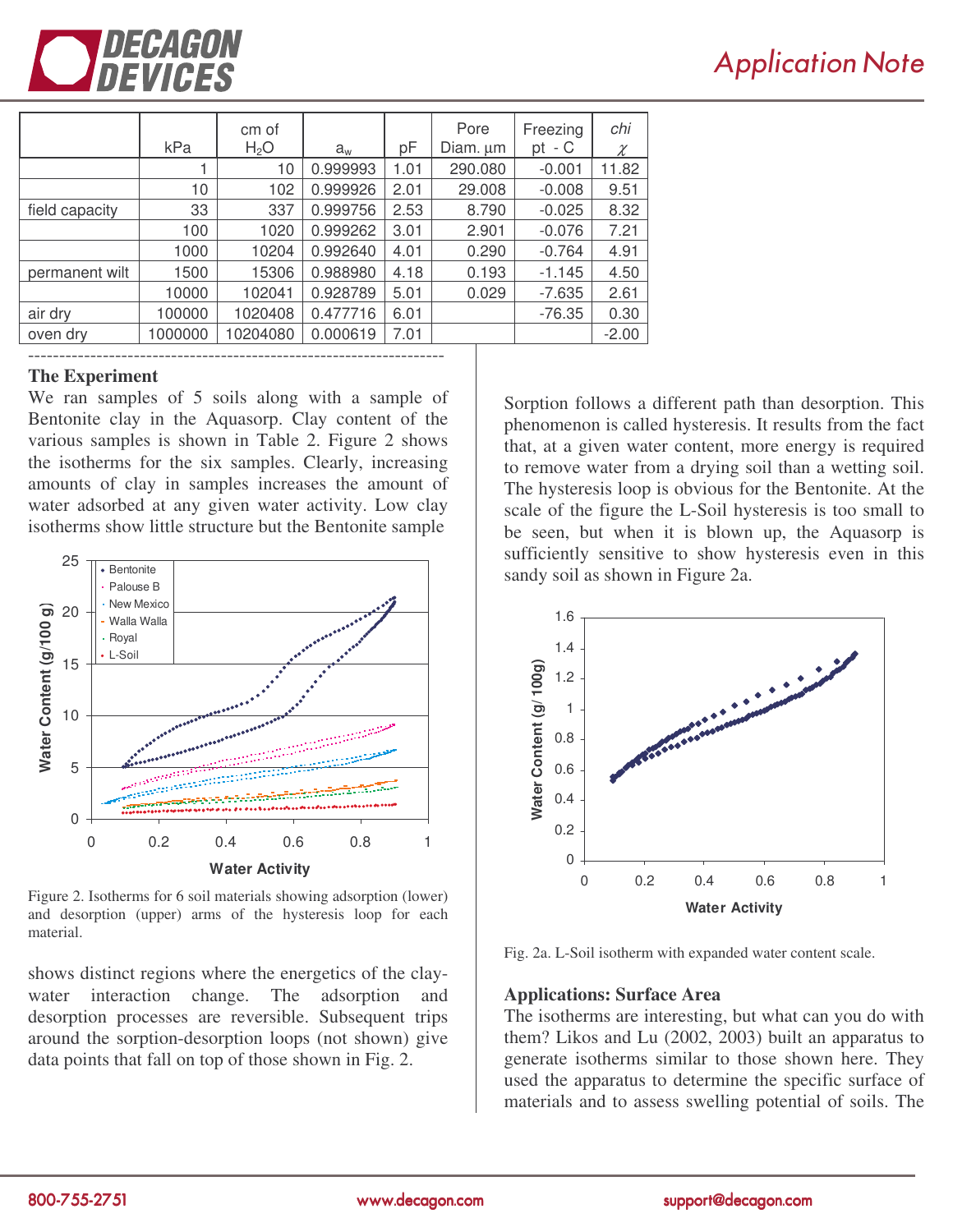

use of water vapor adsorption to measure specific surface is not a new idea. Orchiston(1953) published an excellent paper more than 50 years ago using isotherm data to determine the specific surface of 7 New Zealand soils (but see Quirk and Murray, 1999 for some more recent interpretations). Orchiston used three different methods to determine specific surface. The first was the standard method of determining the monolayer value using the BET model (Brunauer et al. 1938). We used that method to determine the specific surface areas of our samples. The results are shown in Table 2.

Table 2. Sample characteristics, *chi* plot slopes and specific surface areas computed using the different methods.

| Sample           | clay<br>fraction | <b>BET</b><br>Area<br>$m^2/g$ | Fig<br>3<br>slope<br>$m^2/g$ | 3<br>Fig.<br>Condon<br>Area $m^2/g$ | slope<br>$a_w < 0.3$ | Area<br>slope $\lt$<br>0.3<br>$a_{w}$<br>$m^2/g$ | <b>EGME</b><br>Area<br>$m^2/g$ |
|------------------|------------------|-------------------------------|------------------------------|-------------------------------------|----------------------|--------------------------------------------------|--------------------------------|
| L soil           | 0.04             | 19                            | 0.43                         | 28                                  | 0.33                 | 21                                               | 25                             |
| Royal            | 0.15             | 38                            | 0.8                          | 52                                  | 0.69                 | 44                                               | 45                             |
| Walla            | 0.14             | 43                            | 0.93                         | 60                                  | 0.81                 | 52                                               | 70                             |
| New Mexico       | 0.35             | 84                            | 1.67                         | 107                                 | 1.81                 | 117                                              |                                |
| Palouse B        | 0.47             | 119                           | 2.43                         | 157                                 | 2.43                 | 156                                              | 203                            |
| <b>Bentonite</b> |                  | 168                           | 3.77                         | 243                                 | 3.76                 | 242                                              |                                |

Interestingly, Orchiston also used the *chi plot* method as outlined by Condon (2006). It is clear that, this "new" idea goes back more than 50 years. In fact, it is based on earlier work originally published in 1929. Sometimes one wonders whether we should call the work we do *research* or *re-search*. In any case, Figure 3 shows the *chi* plots of the data for the soils studied here along with eye-fit straight lines which intersect the *chi* axis at the oven dry value. The lines, for the most part, are excellent fits to the adsorption arm of the isotherm



Figure 3. *Chi* plots of the moisture release data for the 6 soil materials

(the desorption side is also plotted to show its shape on a *chi* plot but is not used for the anysis). Figure 4 shows the slopes of the straight lines as a function of clay content for the five soil samples. Clearly the slope is highly correlated with clay content for this particular set of samples (since clays differ

drastically in their properties, this would not generally be the case; the correlation would be with clay activity, not clay content).



Figure 4. Relation between clay content and slope of the *chi* plot for the soil samples analyzed here.

The surface area can be computed directly from the slopes of the *chi* plots. Condon gives the following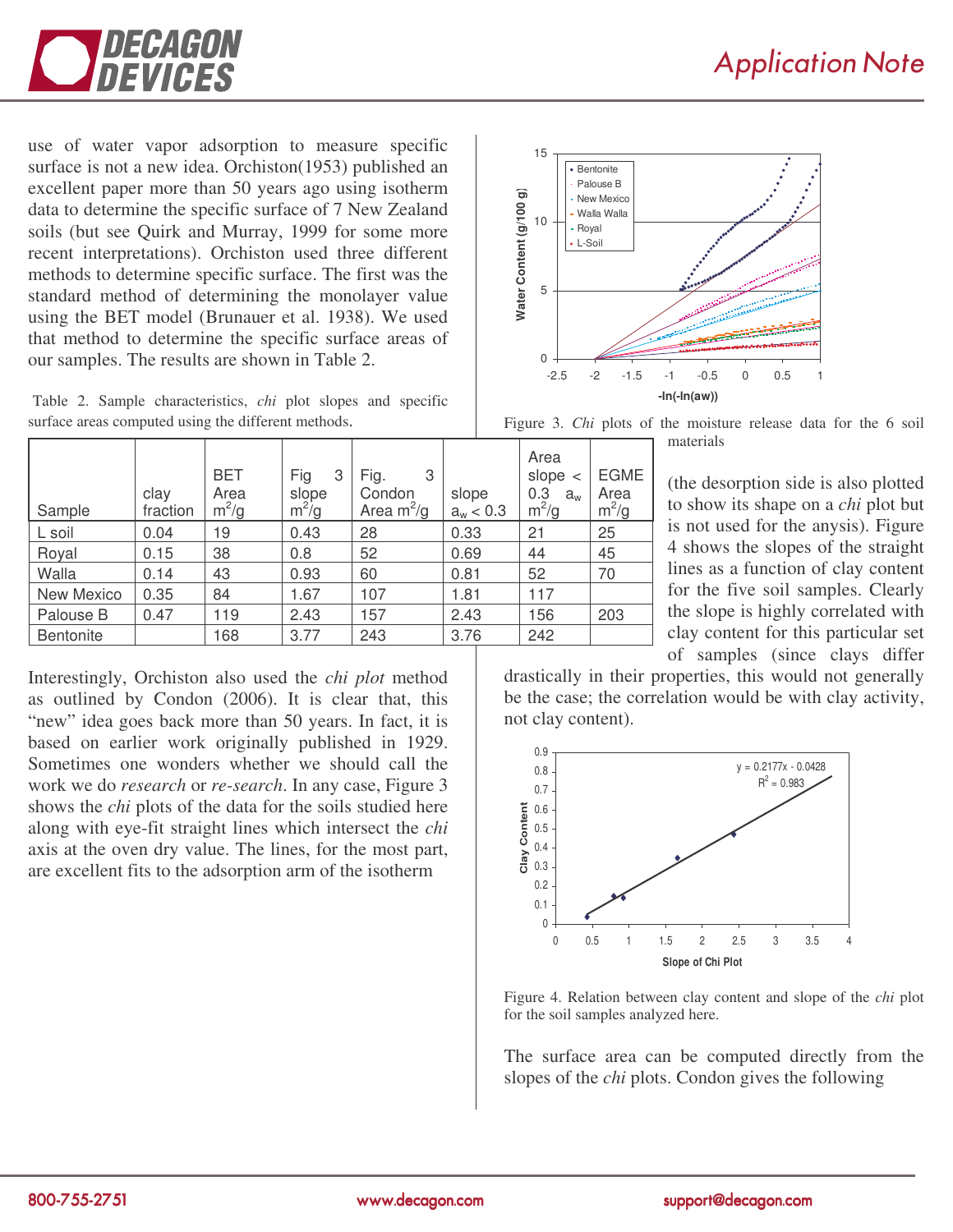

formula for computing the specific surface

*A = fSa*

where *S* is the slope of the *chi* plot (g/g; note that the values plotted in Fig. 3 are g/100 g), *a* is the monolayer area covered by unit mass of water (here taken as 3500  $m^2$  g<sup>-1</sup>), and *f* is a factor from Condon (2006) equal to 1.84. Table 2 shows these values. The *chi* plot values, in all cases, are greater than the BET values. Surface area measurements, using the EGME method, were available for samples similar to some of those run in this experiment. Those also are shown in Table 2. They tend to agree best with the *chi* plot method.

One additional column is shown in Table 2. In it a least squares line was fit to the *chi* plot for samples below 0.3  $a_w$  (the same range of data used for the BET analysis). This gives a less subjective method for determining the slopes of the lines than the eye fit shown in Fig. 3. These slopes and the corresponding areas are shown in column 8 of Table 2, and are essentially the same as those from the Fig. 3 slopes.

# **Application: Swelling Potential**

According to McKeen (1992) the slope of the *chi* plot is closely related to the swelling potential of a soil. That is perhaps easy to see in Fig. 3. At a *chi* value of 1, which is already well below suctions typical of soils in nature, the water content of the sand is around 2% while the Bentonite is 14%. This added water represents a substantial increase in soil volume and has a very large swelling pressure (> 10 MPa). A modification of McKeen's classification is shown below. His method is based on pF, which uses base 10 logarithms, and pF is plotted vs. water content, rather than water content vs. suction, as we have here. To convert his slopes to the ones shown in Table 3 we took the reciprocal and multiplied by -0.434 to convert from common to natural logarithms. Also, our slopes are given in g/100 g, or percent, so we multiplied his transformed values by 100. The results are shown below. The highest slope is for the Bentonite, which has a value of 3.8 g/100 g. This would place it in McKeen's moderate range. Palouse B, with a slope of  $2.4 \text{ g}/100 \text{ g}$  is in the low

range. All others in our sample set are nonexpansive. The slope for a Wyoming Smectite sample analyzed by Likos and Lu  $(2003)$  is 5.3 g/100 g, which would put it in the high range.

It should be pointed out that McKeen's scheme was developed using filter paper to measure suction. The measurements were much less precise than those of Likos and Lu (2003) and those presented here. He also concentrated more on the wet end of the moisture characteristic. No precautions were taken to assure that only the sorption arm of the isotherm was used for computing the slope. Because of these uncertainties, the numerical values given by McKeen probably do not correspond exactly to the slopes from the AquaSorp, but the approach is correct. The ranges should be reevaluated using more precise measurement methods that are now available.

|  | Table 3. Expansive soil ranges based on the <i>chi</i> plot, modified |  |  |  |  |  |
|--|-----------------------------------------------------------------------|--|--|--|--|--|
|  | from McKeen (1992).                                                   |  |  |  |  |  |
|  |                                                                       |  |  |  |  |  |

| <b>Swelling Potential</b> | Slope Range g/100 g |  |  |  |  |
|---------------------------|---------------------|--|--|--|--|
| Very High                 | > 7.2               |  |  |  |  |
| High                      | $4.3 - 7.2$         |  |  |  |  |
| Moderate                  | $3.3 - 4.3$         |  |  |  |  |
| Low                       | $2.2 - 3.3$         |  |  |  |  |
| Nonexpansive              | < 2.2               |  |  |  |  |

# **Further Observations**

The Bentonite sample in Fig. 2 is clearly different from the other samples. We wondered if this could be the result of measurement artifacts. We therefore reduced the sample size and flow rate, and made the measurement over a larger water activity range. The results are compared to the original isotherm in Fig. 5. Several things are clear from these measurements. First, the method appears repeatable, and samples apparently are very near equilibrium, even at the higher scan rate, since the low and high scan rates match on the desorption arms. Having established that, it is very interesting that the desorption arm appears to be almost independent of where the isotherm starts, while the adsorption arm appears to be completely dependent of where it starts. The initial drydown is shown starting